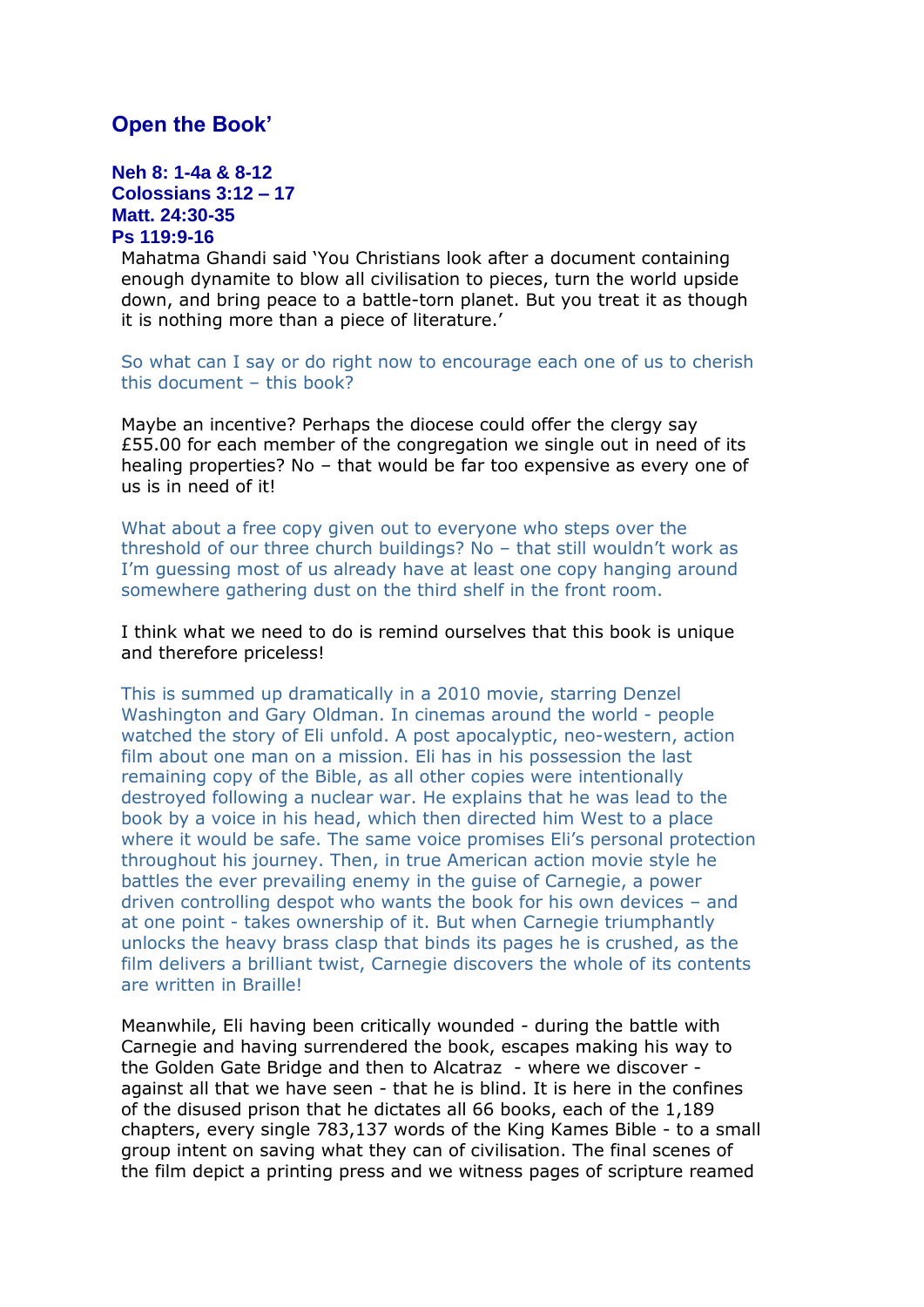off, bound and the first new copy of the bible completed and placed on a bookshelf.

Fantastic! This film has everything you hope a multi–million dollar movie would have! Drama, despair, hope, sadness, love, powerful music, a great storyline but as that book is placed on the shelf in the closing moments of this epic encounter I can't help but think of the sad reflection of the truth it represents.

For this book does not belong on a shelf! This book needs to be open – always ready to fill us with its contents - it's our bread - for daily use not cake for special occasions.

The readings set for today encourage us to embrace this living Word.

In the book of Nehemiah we are told how Ezra – 'Opened the Book', the book of the Torah - he stood on a wooden platform specially made for the occasion and as the men, women and all who could understand gathered together beneath him in the square, he read aloud from daybreak till noon. It tells us the people listened attentively and they raised their hands and responded to all they heard.

Many of them were unable to read for themselves so here was Ezra reciting God's words and commands interpreting there meaning so all could benefit from there knowledge.

But what is the knowledge - what is it that is so special – special enough that they gathered in Ezra's day and special enough that we still gather here on a Sunday to

## 'open the book'?

'These are the Scriptures that testify about me' says Jesus in John 5:39.

From the pages of the Old Testament right through to the New - there is one supreme subject – Jesus! And the Salvation God offers through him.

Some believe that the Old Testament has no connection with the New but Luke's gospel tells us - that after Jesus had risen from the dead, he met two believers on the road to Emmaus and led them in a bible study – and it states clearly that - 'Beginning with Moses and all the prophets, Jesus explained to them what was said in all the scriptures concerning himself' (Luke 24:27).

The whole bible from beginning to end points to Jesus, the Old Testament pointing forward to him and the promise of his coming in the future - and in the New Testament - God proclaiming Jesus to be the one who fulfils all that was and still is promised.

Our reading from Paul's letter to the Colossian church reminds us of the authority of scripture. **God is revealed** in the words and life of Jesus and